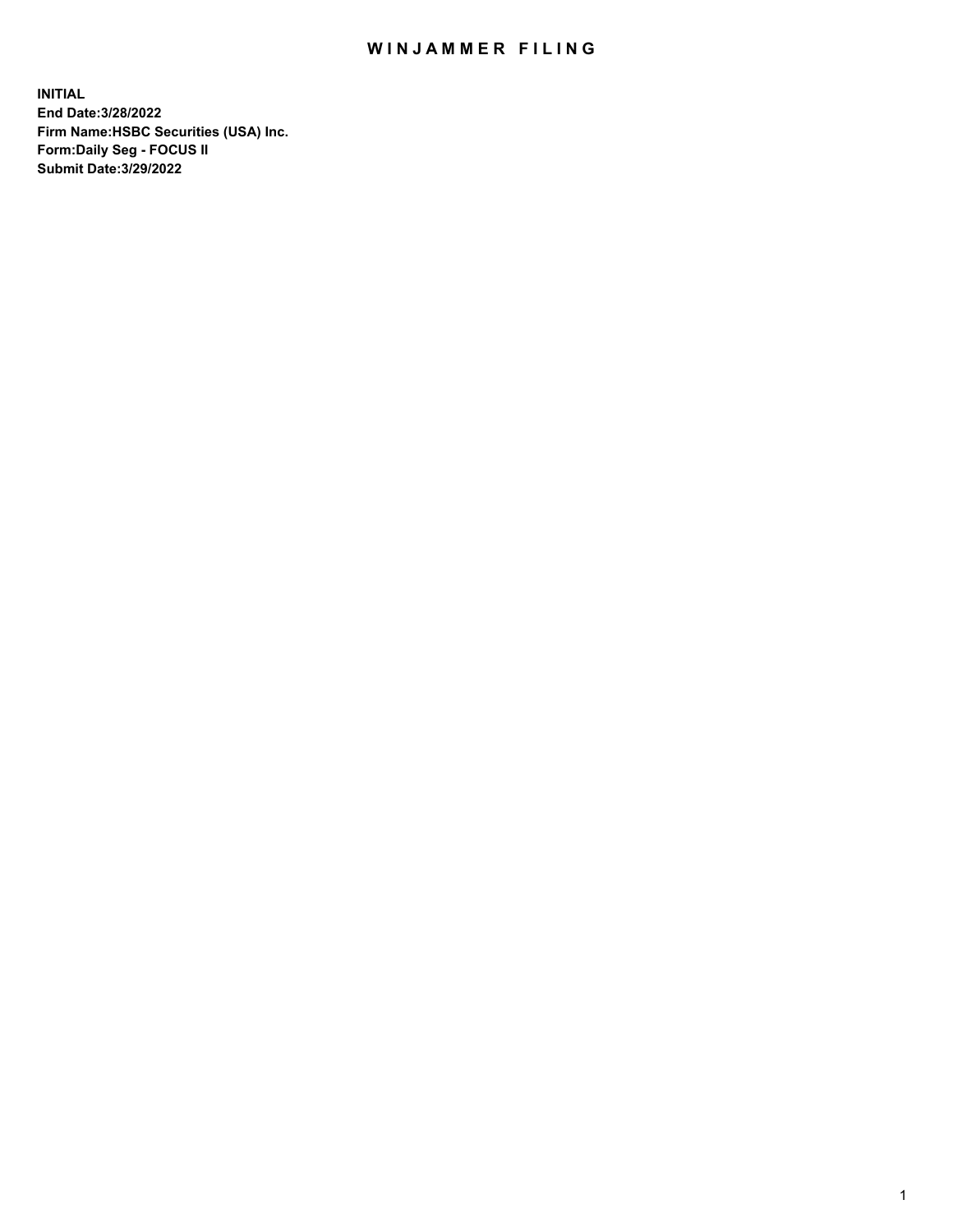**INITIAL End Date:3/28/2022 Firm Name:HSBC Securities (USA) Inc. Form:Daily Seg - FOCUS II Submit Date:3/29/2022 Daily Segregation - Cover Page**

| Name of Company                                                                                                                                                                                                                                                                                                                | <b>HSBC Securities (USA) Inc.</b>                          |
|--------------------------------------------------------------------------------------------------------------------------------------------------------------------------------------------------------------------------------------------------------------------------------------------------------------------------------|------------------------------------------------------------|
| <b>Contact Name</b>                                                                                                                                                                                                                                                                                                            | <b>Michael Vacca</b>                                       |
| <b>Contact Phone Number</b>                                                                                                                                                                                                                                                                                                    | 212-525-7951                                               |
| <b>Contact Email Address</b>                                                                                                                                                                                                                                                                                                   | michael.vacca@us.hsbc.com                                  |
| FCM's Customer Segregated Funds Residual Interest Target (choose one):<br>a. Minimum dollar amount: ; or<br>b. Minimum percentage of customer segregated funds required:%; or<br>c. Dollar amount range between: and; or<br>d. Percentage range of customer segregated funds required between: % and %.                        | 110,000,000<br><u>0</u><br>00<br>0 <sub>0</sub>            |
| FCM's Customer Secured Amount Funds Residual Interest Target (choose one):<br>a. Minimum dollar amount: ; or<br>b. Minimum percentage of customer secured funds required:%; or<br>c. Dollar amount range between: and; or<br>d. Percentage range of customer secured funds required between: % and %.                          | 15,000,000<br><u>0</u><br>0 <sub>0</sub><br>0 <sub>0</sub> |
| FCM's Cleared Swaps Customer Collateral Residual Interest Target (choose one):<br>a. Minimum dollar amount: ; or<br>b. Minimum percentage of cleared swaps customer collateral required:% ; or<br>c. Dollar amount range between: and; or<br>d. Percentage range of cleared swaps customer collateral required between:% and%. | 75,000,000<br><u>0</u><br><u>00</u><br>00                  |

Attach supporting documents CH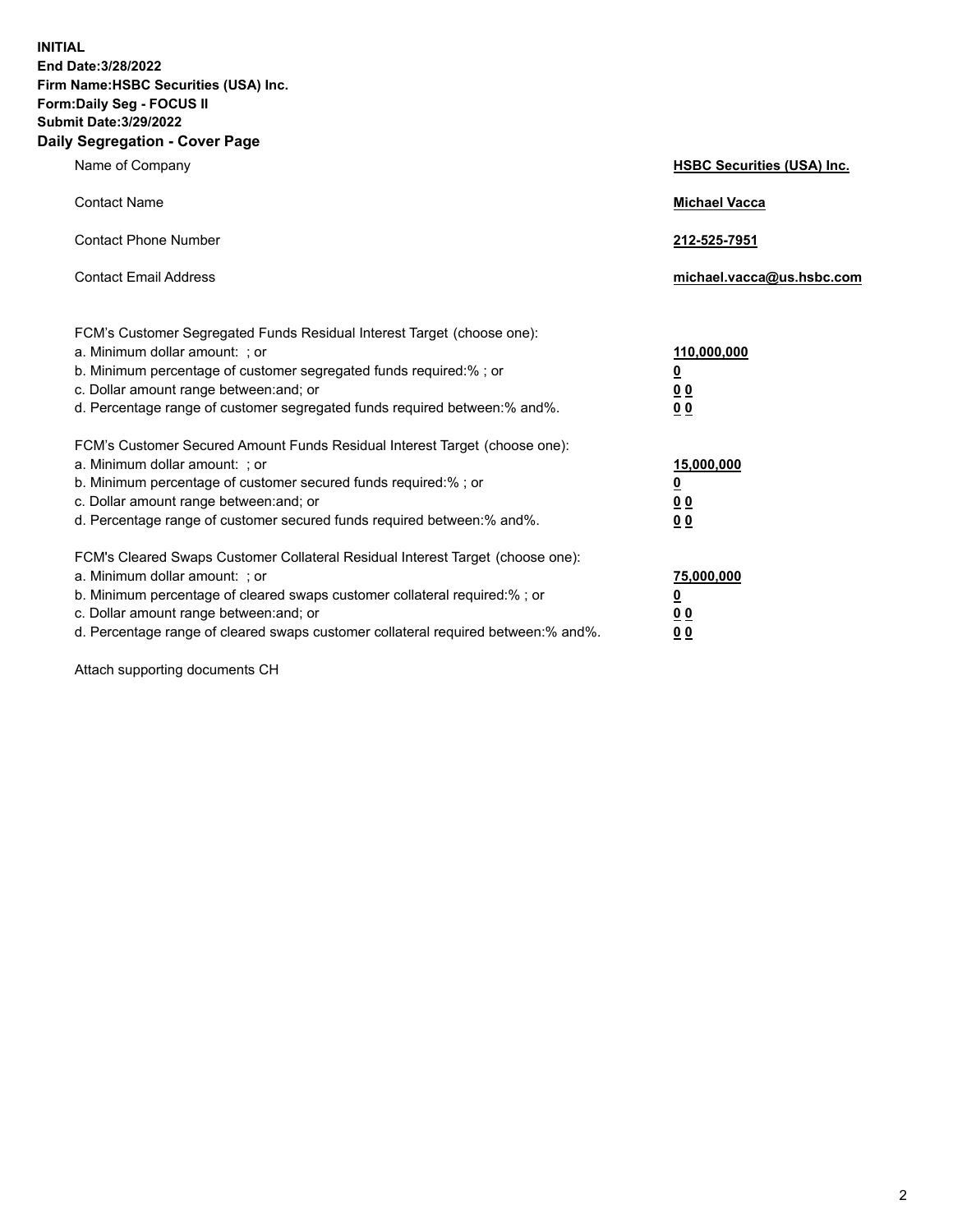**INITIAL End Date:3/28/2022 Firm Name:HSBC Securities (USA) Inc. Form:Daily Seg - FOCUS II Submit Date:3/29/2022 Daily Segregation - Secured Amounts** Foreign Futures and Foreign Options Secured Amounts Amount required to be set aside pursuant to law, rule or regulation of a foreign government or a rule of a self-regulatory organization authorized thereunder **0** [7305] 1. Net ledger balance - Foreign Futures and Foreign Option Trading - All Customers A. Cash **111,157,108** [7315] B. Securities (at market) **44,988,486** [7317] 2. Net unrealized profit (loss) in open futures contracts traded on a foreign board of trade **17,516,356** [7325] 3. Exchange traded options a. Market value of open option contracts purchased on a foreign board of trade **0** [7335] b. Market value of open contracts granted (sold) on a foreign board of trade **0** [7337] 4. Net equity (deficit) (add lines 1. 2. and 3.) **173,661,950** [7345] 5. Account liquidating to a deficit and account with a debit balances - gross amount **2,587,259** [7351] Less: amount offset by customer owned securities **-394,759** [7352] **2,192,500** [7354] 6. Amount required to be set aside as the secured amount - Net Liquidating Equity Method (add lines 4 and 5) **175,854,450** [7355] 7. Greater of amount required to be set aside pursuant to foreign jurisdiction (above) or line 6. **175,854,450** [7360] FUNDS DEPOSITED IN SEPARATE REGULATION 30.7 ACCOUNTS 1. Cash in banks A. Banks located in the United States **24,409,547** [7500] B. Other banks qualified under Regulation 30.7 **0** [7520] **24,409,547** [7530] 2. Securities A. In safekeeping with banks located in the United States **44,988,486** [7540] B. In safekeeping with other banks qualified under Regulation 30.7 **0** [7560] **44,988,486** [7570] 3. Equities with registered futures commission merchants A. Cash **0** [7580] B. Securities **0** [7590] C. Unrealized gain (loss) on open futures contracts **0** [7600] D. Value of long option contracts **0** [7610] E. Value of short option contracts **0** [7615] **0** [7620] 4. Amounts held by clearing organizations of foreign boards of trade A. Cash **0** [7640] B. Securities **0** [7650] C. Amount due to (from) clearing organization - daily variation **0** [7660] D. Value of long option contracts **0** [7670] E. Value of short option contracts **0** [7675] **0** [7680] 5. Amounts held by members of foreign boards of trade A. Cash **133,816,980** [7700] B. Securities **0** [7710] C. Unrealized gain (loss) on open futures contracts **17,516,356** [7720] D. Value of long option contracts **0** [7730] E. Value of short option contracts **0** [7735] **151,333,336** [7740] 6. Amounts with other depositories designated by a foreign board of trade **0** [7760] 7. Segregated funds on hand **0** [7765] 8. Total funds in separate section 30.7 accounts **220,731,369** [7770] 9. Excess (deficiency) Set Aside for Secured Amount (subtract line 7 Secured Statement Page 1 from Line 8) **44,876,919** [7380]

10. Management Target Amount for Excess funds in separate section 30.7 accounts **15,000,000** [7780]

11. Excess (deficiency) funds in separate 30.7 accounts over (under) Management Target **29,876,919** [7785]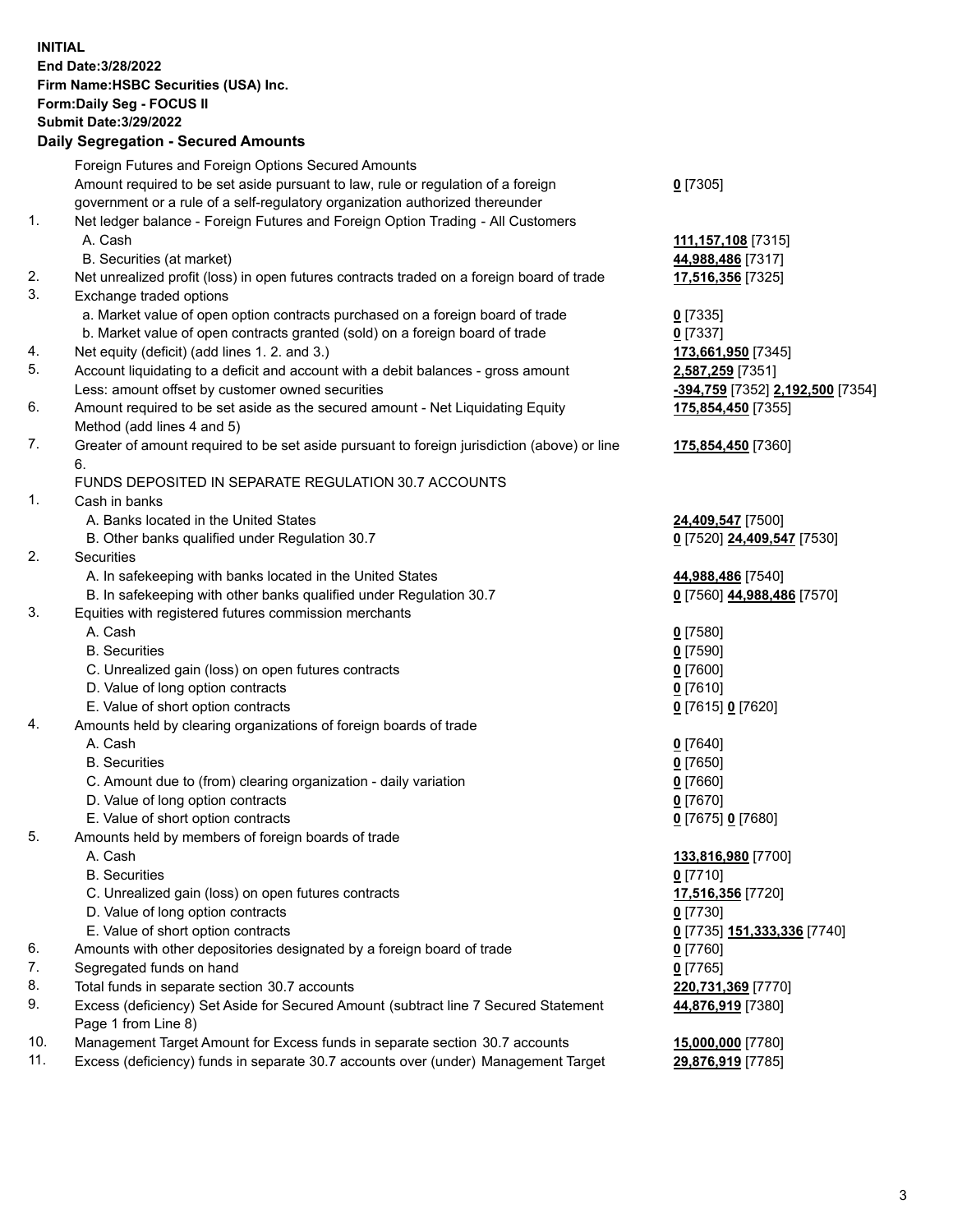**INITIAL End Date:3/28/2022 Firm Name:HSBC Securities (USA) Inc. Form:Daily Seg - FOCUS II Submit Date:3/29/2022 Daily Segregation - Segregation Statement** SEGREGATION REQUIREMENTS(Section 4d(2) of the CEAct) 1. Net ledger balance A. Cash **1,879,837,046** [7010] B. Securities (at market) **977,424,632** [7020] 2. Net unrealized profit (loss) in open futures contracts traded on a contract market **717,968,795** [7030] 3. Exchange traded options A. Add market value of open option contracts purchased on a contract market **4,690,602,662** [7032] B. Deduct market value of open option contracts granted (sold) on a contract market **-977,374,936** [7033] 4. Net equity (deficit) (add lines 1, 2 and 3) **7,288,458,199** [7040] 5. Accounts liquidating to a deficit and accounts with debit balances - gross amount **19,515,408** [7045] Less: amount offset by customer securities **-19,515,408** [7047] **0** [7050] 6. Amount required to be segregated (add lines 4 and 5) **7,288,458,199** [7060] FUNDS IN SEGREGATED ACCOUNTS 7. Deposited in segregated funds bank accounts A. Cash **24,667,421** [7070] B. Securities representing investments of customers' funds (at market) **0** [7080] C. Securities held for particular customers or option customers in lieu of cash (at market) **75,686,101** [7090] 8. Margins on deposit with derivatives clearing organizations of contract markets A. Cash **2,321,586,414** [7100] B. Securities representing investments of customers' funds (at market) **174,265,488** [7110] C. Securities held for particular customers or option customers in lieu of cash (at market) **825,376,331** [7120] 9. Net settlement from (to) derivatives clearing organizations of contract markets **216,864,294** [7130] 10. Exchange traded options A. Value of open long option contracts **4,690,602,662** [7132] B. Value of open short option contracts **-977,374,936** [7133] 11. Net equities with other FCMs A. Net liquidating equity **93,059** [7140] B. Securities representing investments of customers' funds (at market) **0** [7160] C. Securities held for particular customers or option customers in lieu of cash (at market) **23,167,969** [7170] 12. Segregated funds on hand **53,194,231** [7150] 13. Total amount in segregation (add lines 7 through 12) **7,428,129,034** [7180] 14. Excess (deficiency) funds in segregation (subtract line 6 from line 13) **139,670,835** [7190] 15. Management Target Amount for Excess funds in segregation **110,000,000** [7194]

16. Excess (deficiency) funds in segregation over (under) Management Target Amount Excess

**29,670,835** [7198]